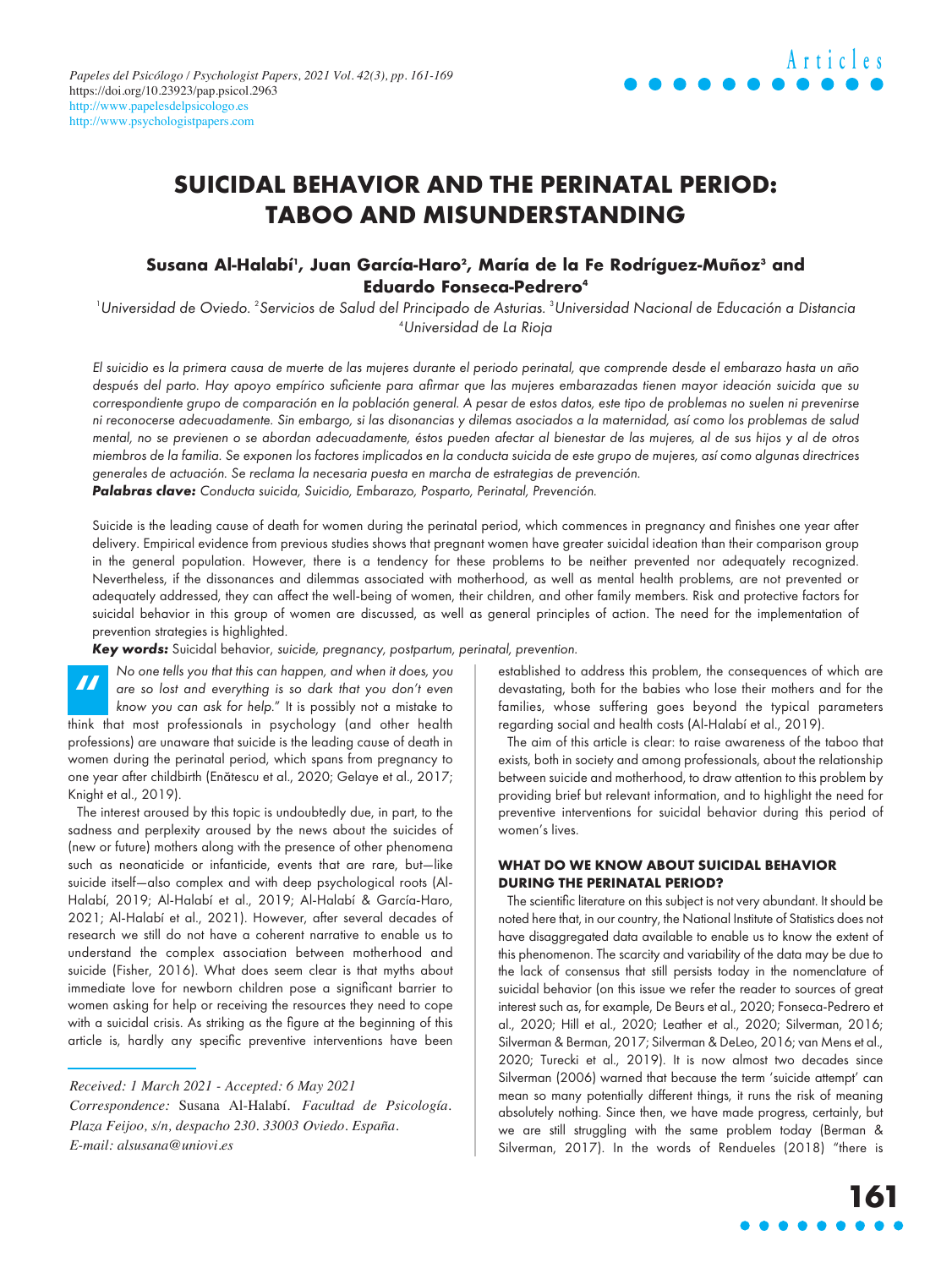# **Articles**

knowledge about suicide that is limited to the artisanal". Therefore, more science and more awareness are needed in this field.

In the case of women in the perinatal period, everything becomes even more complex, since together with basic experiences such as discomfort and fatigue, they may experience mood changes and other common components of depression as characteristics of pregnancy and postpartum (Rodríguez-Muñoz et al., 2021). And the opposite can also happen; characteristics of pregnancy and postpartum can be experienced as signs of an incipient mental disorder, which may lead to false diagnoses, increase stigma, and deactivate women's and their families' own coping resources. (Of course, there are women who do not experience any of these problems and enjoy this period of their lives or experience it with total normality). This circumstance means that greater expertise, sensitivity, and training are required on the part of the psychology professional to be able to establish clearly and precisely what we are talking about or, rather, what the women talk about and experience when they find themselves in a situation in which, to the bewilderment of those closest to them, they begin to think that "their families and their babies would be better off without them" (Rodríguez-Muñoz, 2019). Suicide is not something that occurs in a vacuum; rather it takes place in a specific context and under specific circumstances in the life of the (recent or future) mother in which hopelessness and suffering take on special relevance. Suicide is a multifactorial, plural, interactive, dynamic, and contextual-existential phenomenon, which translates into the fact that, for each woman, there are various problematic configurations that may be at the basis of her problems or difficulties in the experience of motherhood (Al-Halabí & García Haro, 2021; García-Haro et al., 2018). In the case at hand, as in all mental health problems, various biological, psychological, social, and cultural factors are present, as well as the psychological valence that motherhood has for each woman. It seems reasonable to think that the "value" of motherhood is not "absolute" or similar for all women or in all cultures, but that, far from the idea that it is a period of joy and emotional well-being, this "value" will depend—to a large extent— on the values and meaning it has for each woman, her personal and family situation, the support received from her partner, her previous experience, the social support available, the presence of health problems, the economic resources available, her expectations about how she will be able to cope with her new obligations, and the importance of these in her vision of the world and of herself, etc. (Al-Halabí et al., 2019; Rodríguez-Muñoz, 2019).

#### **THE MYTH OF MOTHERHOOD IN THE PROCESS OF FEMALE IDENTITY CONSTRUCTION**

Motherhood is an event (but also a construct) that has historically modulated the construction of female identity. Pregnancy and childbirth imply the birth of a new identity, often associated with rigid meanings around what it is to be a "good mother" (Paricio del Castillo & Polo Usaola, 2020). It refers to the set of social discourses around the maternal experience (typically as a period of personal fulfillment), the mother's happiness, nurturing, self-sacrifice, care, dedication, renunciation, etc. Although they are external discourses, they may end up being "internalized" in the form of personal self-prescription.

There are many tribulations that a woman faces during the perinatal period. Without wishing to be exhaustive, we will start with the most obvious, which are the biological, image, and role changes. We refer here to changes in body image, changes in biological rhythms, decreased productivity, overload due to double working hours, etc. It is of special interest to mention the situation of leave from work, which can be experienced by many mothers as a prelude to the loss of the professional project and the sense of continuity.

The birth of the identity as a mother implies a radically new way of being that goes beyond the mere "idea" of knowing that one is a mother. It is an intimate process of transformation that goes through all the psychological dimensions of subjectivity, from those related to the body to the processes of identity. This implies an effort of integration (one stops being only a daughter to be a daughter and a mother, one stops being only a partner to be a partner and a mother, etc.) and of revision of the previous models (with one's own mother, with one's partner, etc.) that is never free of difficulty, even more so if there is no caring bond on the part of the partner and the family towards the woman who is gestating this new maternal experience and identity, or—as seems likely in modern society—if the models of nurturing are less and less available. With respect to identity, there may be difficulties in integrating one's own decisions and professional project into the social narrative of the "good mother", which may give rise to dilemmas and crises. On the other hand, this stereotype may be underpinned by the positioning of significant others (partner, family, friends, co-workers, health professionals, etc.) and their prototypical ideas about good parenting, nurturing, etc. In this sense, and based on clinical experience, it is common to find that mothers who express a high level of concern about feeling bad ("I have no reason") and guilt in case their distress has a detrimental side effect on the wellbeing of their baby are often referred to mental health. It seems evident that all these adaptation difficulties and identity dilemmas are accompanied by experiences of distress, typically in the form of anxiety, sadness, fatigue, helplessness, frustration, anger, indecisiveness, concentration problems, etc. These manifestations, often understandable due to the biological state of pregnancy and postpartum, can activate control and experiential avoidance strategies in women which, rather than helping them to escape from their distress, form a loop that further submerges the protagonists in a state of suffering and loneliness, in turn lived with guilt and shame, as confirmation of a supposed inability or failure to be a "good mother".

This dynamic process of ineffective struggle with the emotions and dissonance with the social mandate of "being a good mother" can lead many women to a real crisis, accompanied by the abandonment of child-care activities and even rejection of the baby. From what we have been describing, what can be seen is the existence of a context that forms psychological problems. This context can trap women in states of hopelessness and distress to such an extent that wishing to die and ideas of self-harming make sense, which—as we shall see below—are quite frequent in the perinatal period (Enătescu et al., 2020). In the light of this existential drama, one can think of maternal suicide as an escape from suffering or as self-culpability for not achieving the socially prescribed maternal ideal.

This being the case, the need for professional preventive intervention in the perinatal period is called for. But it would not be enough to attend without understanding, since without understanding what is activated is the explanation of the biomedical model (Pérez-Álvarez, 2019). It is necessary to help mothers (and their partners) to elaborate the meaning of their experience from a broader perspective, to deal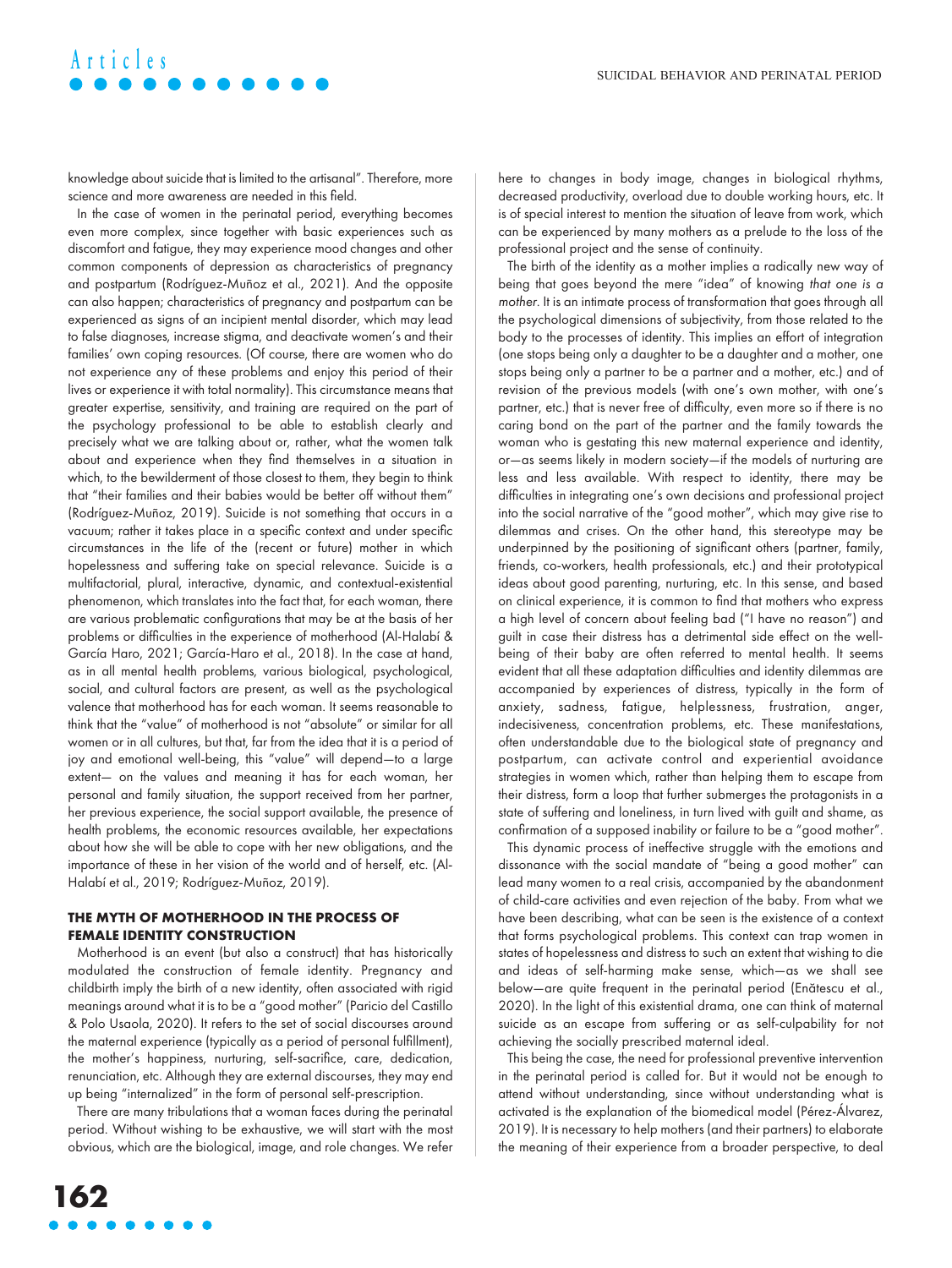more effectively with distress, to integrate the different emerging identities and to recover the authorship and continuity of their lives. Psychological help should be provided without falling into the error of thinking that there is a mental "illness". We psychology professionals must remain attentive to the iatrogenic consequences in identity and self-esteem of the internal, stable, and global attributions that are often used to account for problematic experiences.

### **AGAINST THE TABOO: AWARENESS, EDUCATION, AND SCIENCE**

Let us lay the facts out on the table: there seems to be a consensus among practitioners and researchers that during the perinatal period there can be wide fluctuations in mood that may require immediate and urgent attention to prevent the risk of suicide or filicide (Kimmel, 2020; Rodríguez-Muñoz, 2019). Moreover, contrary to the misconception that pregnancy might have a protective effect against suicidal behavior, a growing body of knowledge now points out that the prevalence of suicidal ideation may be even higher among pregnant women than in the general population of women (Enătescu et al., 2020; Khalifeh et al., 2016). Moreover, recent research suggests that suicidal ideation is a relatively common phenomenon in pregnancy globally, with an estimated prevalence of 5%-20%, although some studies in the United States have reported figures as high as 33% (Gelaye et al., 2016). Thus, there is sufficient empirical support to claim that pregnant women have higher suicidal ideation than their corresponding comparison group in the general population, although the data vary considerably by age and ethnicity (Enătescu et al., 2020; Gelaye et al., 2016). Despite this high prevalence, we still lack a comprehensive model integrating all the available knowledge on suicidal ideation before childbirth. Many studies have focused on the postpartum period and have generally limited their study objectives to suicide attempts, rather than the full spectrum of suicidal behaviors. However, the variety of suicidal behaviors in the postpartum period (ideation, attempted, or completed suicide) are often preceded by some expression of suicidal behavior prior to the birth. It seems that this "antepartum pattern", which predicts postpartum risks and persists beyond the prenatal period, is observed in maternal mood and in the presence of anxiety and other stressderived disorders (Gavin et al., 2011; Nock et al., 2009). Therefore, some authors argue that the prepartum period represents a sensitive period and an important opportunity for prevention (Onah et al., 2017). This prepartum pattern, like any psychological phenomenon, does not occur in a contextual vacuum, but inserted in a life where the meshing of dominant discourses, identity conflicts, and lack of social support play a fundamental role.

Having said the above and given that—not without some debate (Berman & Silverman, 2017; Chiles et al., 2019)—, suicidal ideation is considered one of the main predictors of subsequent suicide attempts or completed suicide (WHO, 2014), assessing suicidal ideation should constitute a priority issue in clinical screening throughout the perinatal period, as well as an opportunity for intervention to prevent other more serious suicidal behaviors, such as the passage to action or suicidal acts of a more lethal nature (Orsolini et al., 2016). Relevant authors have noted that a history of mental health essentials should be taken during the first clinic appointment (ACOG Committee Opinion, 2018; Esscher et al., 2016; Knight et al., 2019). If the pregnant woman has previously been diagnosed with a severe affective disorder or psychotic disorder, she should be referred to mental health services for follow-up, even if she is currently stable and not undergoing treatment. A variety of questions open up here: who performs this screening in gynecology and obstetrics services; which professional assesses for the presence of mental health problems in these settings; and which professionals are responsible for following up these individuals (whether in mental health services or in other health care settings)?

### **NECESSARY RISK FACTORS AND DESIRABLE PROTECTIVE FACTORS**

In relation to risk factors for suicidal behavior, the review by Gelaye et al. (2016) lists the presence of a previous history of child abuse, domestic violence, unwanted pregnancy, abortion intention, lack of social support, low academic and socioeconomic status, being single, an absence of religious beliefs, and the presence of a mental disorder. If we focus specifically on suicide attempts because of their relevance as a predictor for completed suicide, the published results suggest that during pregnancy the risk is higher for young women, especially adolescents, unmarried, with low educational level and alcohol consumption. It is not clear whether a previous history of miscarriage may be a risk factor, or the role of drug use during pregnancy, as there are studies with contradictory results (Gressier et al., 2017). During the postpartum period the main risk factor for a suicide attempt is a low educational level, while marital status, age or obstetric complications do not seem to be as relevant. Although there is little research on this subject, to the above risk factors should be added, even if only for consideration, those referring to identity dilemmas and dissonances between the maternal ideal and real motherhood (Paricio del Castillo & Polo Usaola, 2020). However, the profile of women at risk still needs to be improved (Gressier et al., 2017). The specific risk factors for suicide during the perinatal period collected in the review by Orsolini et al. (2016) can be found in Table 1.

Contrary to suicidal ideation, completed suicide among women in the perinatal period is a less frequent event than in the general population (Esscher et al., 2016; Fisher, 2016; Lega et al., 2020; Lysell et al., 2018). Overall, the relevant fact is that giving birth is associated with a lower suicide rate. However—and here the complexity begins—motherhood, for many women, is associated with increased difficulties, role transitions, and identity dilemmas. And it is these (and not the mere presence of previous diagnoses of mental disorder) that may increase the occurrence of mental health problems and suicide risk (García-Haro et al., 2020; Lysell et al., 2018). In other words, it would be of interest not so much to consider childbirth (as an event) as a period of high risk for women with mental health problems, but to analyze how motherhood and its conflicts end up causing some women to develop psychological problems. In any case, there does seem to be a consensus in the scientific community that, unlike the general population, these women tend to choose suicide methods with a high lethal probability, mainly by hanging, defenestration, or precipitation from high places (Khalifeh et al., 2016; Oates, 2003). Perhaps this differential characteristic should give us a clue about the degree of hopelessness present in these women?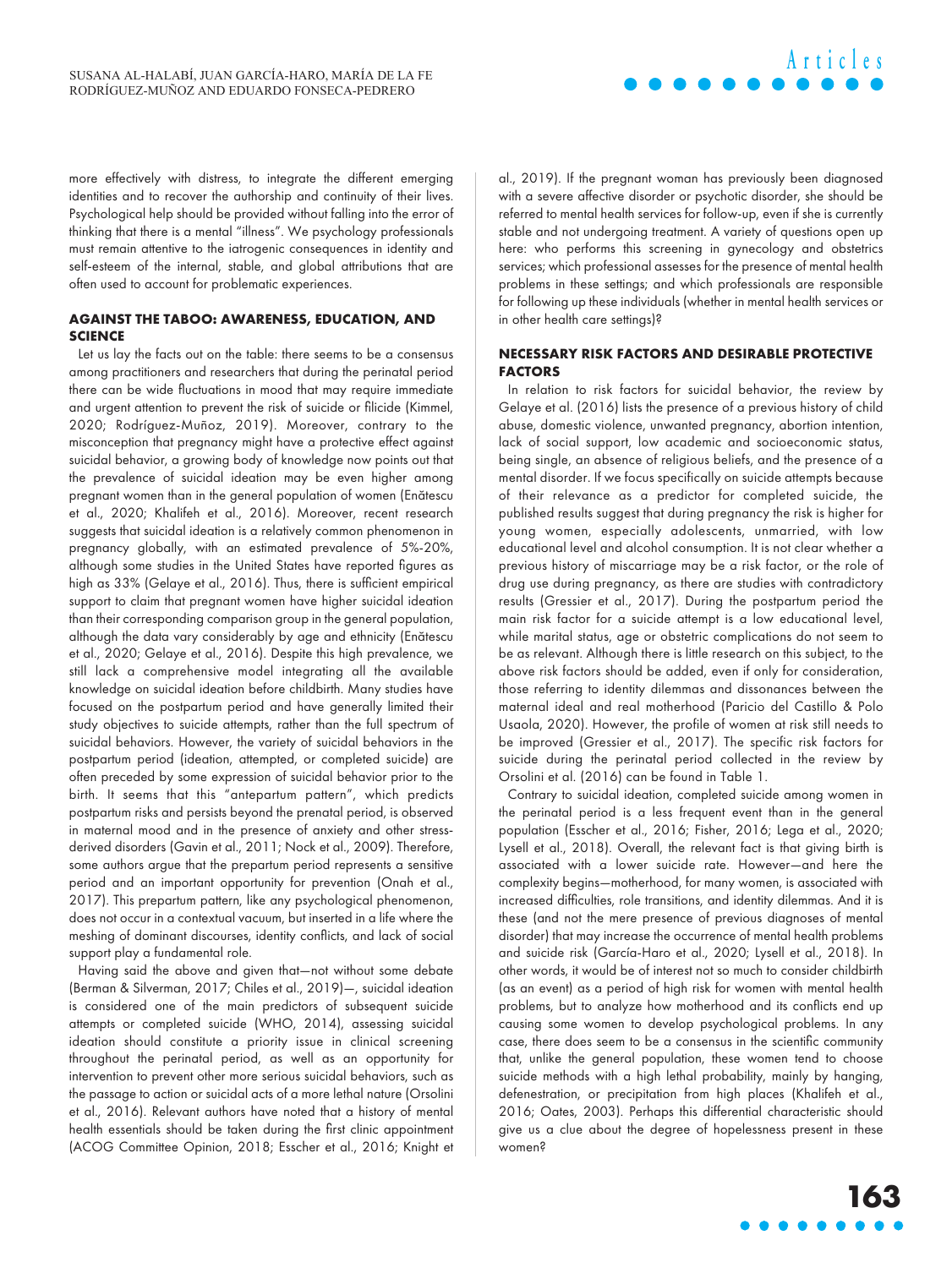# **Articles**

Regarding protective factors, none have been described that are specific to the perinatal period, beyond those known for the general population: strong personal relationships with social, emotional, and financial support, religious or spiritual beliefs, emotional stability, wellbeing, self-esteem and optimism, personal skills (problem solving and conflict resolution), young children to care for, healthy lifestyle, access to clinical interventions and support in seeking professional help (Turecki & Brend, 2016; Turecki et al. , 2019; WHO, 2014).

These factors, alone or in combination, can influence the increase or decrease of suicide risk and should be managed during clinical intervention. Traditionally, more importance has been given to the study of risk factors than to protective factors, missing, perhaps, the possibility of anchoring to important aspects such as the feeling of belonging or the meaning of life. It is important to consider and enhance these factors that have been shown to increase resilience to difficulties and "connection to life" (Al-Halabí & García-Haro, 2021). Future research will have to discern which of these factors are key in the suicidal process of women during the perinatal period and what is the meaning of their functioning. Only then will it be possible to develop efficacious, effective, and efficient preventive interventions (Fonseca-Pedrero et al., 2021).

#### **WHO, HOW, WHEN AND WHERE IS THE EVALUATION CARRIED OUT? THERE ARE NO SATISFACTORY ANSWERS**

Despite having specific instruments for the assessment of suicidal behavior, specific screening is rarely performed in women in the perinatal

| <b>TABLE 1</b><br>RISK FACTORS FOR SUICIDAL BEHAVIOR IN<br>THE PERINATAL PERIOD |                                                                                                                                                                                                                                                                                                                                                                                                                                      |  |
|---------------------------------------------------------------------------------|--------------------------------------------------------------------------------------------------------------------------------------------------------------------------------------------------------------------------------------------------------------------------------------------------------------------------------------------------------------------------------------------------------------------------------------|--|
| Individuals                                                                     | $\vee$ Being young and single<br>Family or personal history of mental disorders or suicidal<br>behaviors                                                                                                                                                                                                                                                                                                                             |  |
| Socioeconomic                                                                   | $\mathbf v$ Family conflict<br>Domestic violence<br>Loneliness and lack of social, family, or partner support<br>$\mathbf v$ Rejection of paternity by the partner                                                                                                                                                                                                                                                                   |  |
| Environmental                                                                   | ✔ Social, racial, religious, or gender inequality or<br>discrimination<br>✔ Overcrowded, inadequate, or rural housing<br>V Wars, conflicts, or natural disasters                                                                                                                                                                                                                                                                     |  |
| Gestational                                                                     | $\nu$ Unwanted pregnancy<br>$\boldsymbol{\nu}$ Nulliparity                                                                                                                                                                                                                                                                                                                                                                           |  |
| Clinicians<br>disorder                                                          | $\triangleright$ Previous or current presence of a diagnosis of mental<br>$\checkmark$ Previous suicide attempts<br>Previous suicidal ideation<br>$\triangleright$ Presence of a disease of short evolution<br>✔ Psychological aspects such as premenstrual irritability,<br>insomnia, perception of complicated pregnancy, negative<br>attitudes towards pregnancy, anxiety about childbirth,<br>inadequate coping strategies, etc. |  |

period mainly due to time constraints in health services, lack of training in suicide of professionals involved in perinatal care, and lack of collaboration between gynecologists, pediatricians, and psychologists (Rodríguez-Muñoz, 2019). In fact, suicidal ideation is often assessed along with depression screening through item 10 of the Edinburgh Postpartum Depression Scale or the Patient Health Questionnaire, rather than using tools specifically designed for that purpose (Muñiz et al., 2020). In addition, many women with suicidal ideation during pregnancy and postpartum do not meet the criteria for a diagnosis of depression and may not be adequately detected. Moreover, several authors have pointed out that the clinical relevance of the previously mentioned item 10 for the detection of these thoughts is unclear, and that it often generates more concern than usefulness, as many professionals do not know how to approach the question or the possible answer, or how to interpret the "normality" of having suicidal thoughts (Berman & Silverman, 2017; Howard et al., 2011). Thus, many of them are afraid to ask these questions for fear of inducing such thoughts, which evidences a worrying existence of myths about suicide among professionals in the National Health System (Stanley et al., 2020). Therefore, we underscore here the necessary presence of the clinical interview and the training and education of all professionals involved in the health care of expectant or new mothers (Al-Halabí & García-Haro, 2021; Rodríguez-Muñoz, 2019). Orsolini et al. (2016) propose including careful (and preventive) screening and assessment of suicidal ideation throughout the perinatal period (see Table 2). To this end, despite the difficulties noted previously, they propose specific instruments such as the Beck Suicidal Ideation Scale, the Columbia Scale to Assess Suicide Risk or the Suicide Probability Scale (Al-Halabí et al., 2016; Orsolini et al., 2016).

| <b>TABLE 2</b><br>ASSESSMENT OF THE RISK OF SUICIDAL BEHAVIOR IN<br>THE PERINATAL PERIOD |                                                                                                                                                                                                                                                       |  |
|------------------------------------------------------------------------------------------|-------------------------------------------------------------------------------------------------------------------------------------------------------------------------------------------------------------------------------------------------------|--|
| Medical history                                                                          | ✔ Current suicidal manifestation<br>Mental disorders<br>Presence of physical illness or pharmacological treatment<br>✔ Psychosocial environment<br>Current use of alcohol and other drugs<br>$\boldsymbol{\nu}$ Individual strengths and difficulties |  |
| Suicidal ideation                                                                        | $\boldsymbol{\nu}$ Nature of thoughts<br>$\checkmark$ Frequency and duration<br>$\triangleright$ Persistence of the wish to die<br>$\mathbf v$ Intensity                                                                                              |  |
| Suicide plan                                                                             | $\checkmark$ Potential lethality of plan<br>Level of detail and violence of the chosen plan<br>$\mathbf v$ Level of access to potentially lethal means                                                                                                |  |
| Previous or current<br>suicide attempts                                                  | $\checkmark$ Frequency and duration<br>$\mathbf v$ Intention to die<br>$\nu$ Method<br>✔ Medical consequences or damages                                                                                                                              |  |
| Suicide risk assessment                                                                  | $\mathbf{\nabla}$ Risk and protective factors<br>✔ Methods to mitigate distress, strengths, or protective factors<br>for suicide risk                                                                                                                 |  |
| Note. adapted from Orsolini et al. (2016).                                               |                                                                                                                                                                                                                                                       |  |

Note. adapted from Orsolini et al. (2016).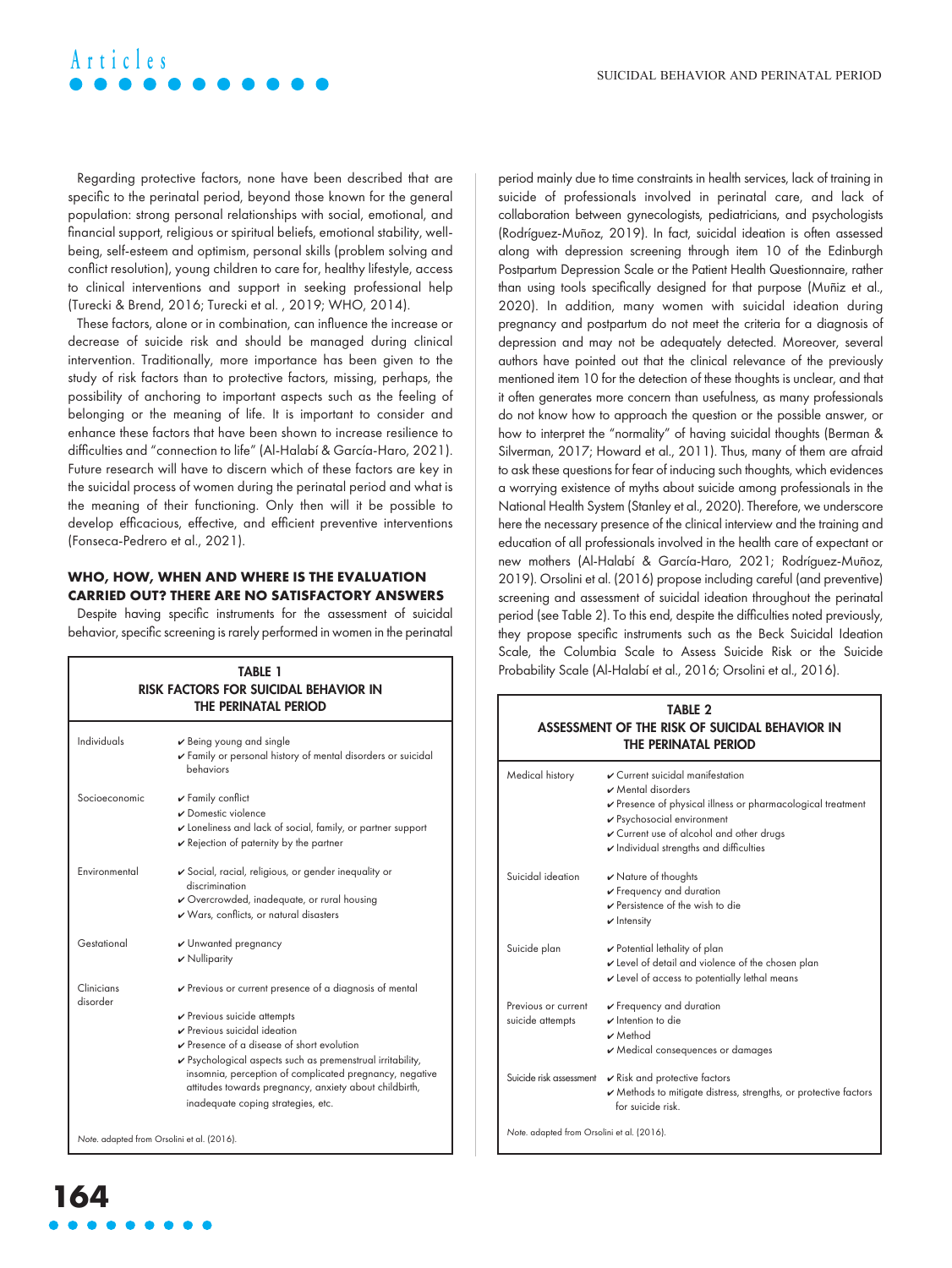However, assessment through self-reported questionnaires is not without limitations (Berman & Silverman, 2017; Vourilehto et al., 2014). Moreover, we cannot forget the fluctuating nature of suicidal behavior, which may not be present during screening, precluding its necessary follow-up throughout the perinatal period. To alert of such an extreme, it is necessary to know how suicidal crises "work", as well as to have dynamic models, outpatient assessment systems, and general intervention proposals (Fonseca-Pedrero et al., 2020; Labouliere et al., 2018). Again, the presence of myths among health professionals poses a huge barrier to the adequate support and follow-up of these women. Self-administered questionnaires are an ideal complement to the interview, but they should never replace it. For this reason, we emphasize once again the importance of perinatal psychology. The implicit idea, experienced by many women as a social mandate, that they should be in one of the happiest stages of their lives can create enormous guilt and shame that prevents them from expressing their doubts, fears, and thoughts of death. Therefore, it is vital to have a psychological professional attending to the suicidal woman, managing the emotions. The importance of therapeutic interviewing skills in assessing and helping people at risk of suicide cannot be overemphasized enough (Al-Halabi & Garcia-Haro, 2021). This is due to the very dynamic, interactive, contextual, and existential nature of the phenomenon of suicide. In the suicidal crisis there is a great ambivalence or dilemmatic conflict between remaining alive and deciding to die. On the one hand, women struggling with the persecution of suicidal ideation may feel that they have lost the reins of their life, that they have made a mistake in their decision to become mothers, and that nothing will ever be the same again. The idea is so devastating that a period of the baby's

continuous crying or the obligation to have to bathe it can devastate the precarious equilibrium of the mother, who can no longer see beyond her distress, the effects of her prolonged sleep deprivation (Gelaye et al., 2017), and the changes in her daily life, her body, her work, her partner, her sexuality; in short, her life and her identity. In the words of Chiles et al. (2019), these women are trapped in what they call the "three I's", a pain that they consider Inescapable, Intolerable, and Interminable. But, as previously stated, beyond the presence of a psychological problem or the presence of a mental disorder, motherhood involves difficulties, renunciations, and new identities that may be conflicting for some women. It is necessary for the professional psychologist to validate their suffering, questioning the social consideration of motherhood as a "necessarily" happy stage. This does not mean renouncing the possibility of a joyful motherhood, especially now, when motherhood is an option and not a destiny.

**Articles**

In any case, the evaluation of suicide risk should be done in collaboration with the individual woman being assessed, considering her particular experiences of motherhood and listening carefully to her reasons for contemplating suicide instead of staying alive (NICE, 2020). In addition, the woman's ability to care for her child should always be assessed, as well as any thoughts of harm to the baby. Guidelines established by The Centre of Perinatal Excellence (COPE) (Austin et al., 2017) can be found in Table 3.

When the risk of suicide has been identified, Austin et al. (2017) propose the following additional considerations:

Low risk: analyze the events that precipitate the fleeting thoughts of suicide. If the triggers are inherent to the current experience of motherhood (e.g., embarrassment about negative thoughts toward the baby), a safety plan must be developed (Stanley & Brown, 2012).

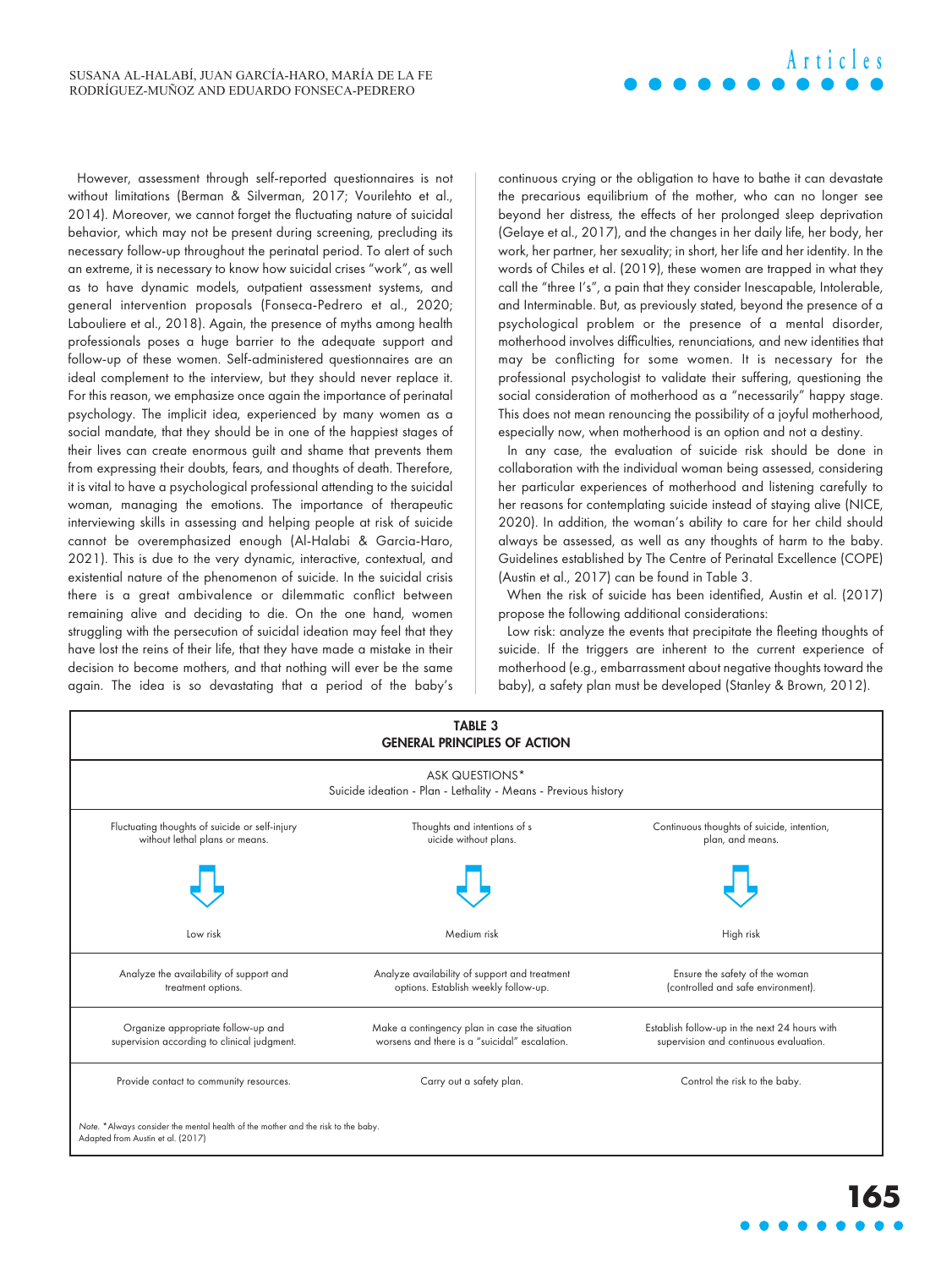Medium risk: assess the general context in which thoughts of suicide occur (e.g., previous suicide attempts) and establish the factors that may contribute to the escalation of risk (e.g., the baby crying or an argument). Caregivers who can care for the infant and the mother must be available.

High risk: find a support person to care for the baby. The mother may deny intent to commit suicide but still be at high risk. A woman with significant mental health deterioration, inability to sleep, distorted thinking, inability to care for herself or the baby, etc., may be at the same risk as a woman with declared suicidal intent.

#### **TIMES OF CHANGE**

**Articles**

Explicitly addressing and preventing suicide risk in these women is essential to reduce the rates of suicide in this population which, as we have seen, represents the leading cause of death during the perinatal period in developed countries (Enătescu et al., 2020). Some empirically supported preventive interventions are being carried out in other countries with very promising results (Kimmel, 2020). In Spain, there are several initiatives focused on perinatal depression that could constitute a model for addressing suicide risk factors (Marcos-Najera et al., 2017). Rodríguez-Muñoz et al. (2017) have highlighted that, following the recommendations of The American College of Obstetricians and Gynecologists (ACOG Committee Opinion, 2018), it is possible to carry out health routines and screening for mental health problems in a public hospital setting and in collaboration with obstetric services. Of course, any prevention initiative would have to start with a detailed assessment and analysis of the phenomenon, which, for the time being, is not yet available. Likewise, it would be necessary to deal with the difficulties of lack of consultation time and the absence of specialized units, to manage the available resources and to build programs or propose empirically supported interventions. The need to use empirically supported psychological treatments must be highlighted (Fonseca-Pedrero et al., 2021; Rodríguez-Muñoz & Al-Halabí, 2020). It is not the purpose of this article to develop this aspect (for detailed information see Al-Halabí & García Haro, 2021 and Al-Halabí et al., 2021), however, by way of summary, the studies reviewed support the efficacy of cognitive behavioral therapy and dialectical behavioral therapy. These types of therapies offer the opportunity to discuss existential problems in a safe environment, where psychologists can validate the suffering of women who wish to die or are struggling to stay alive, guiding them to reorientate themselves toward life with new coping strategies. In addition, a body of brief interventions has been developed to respond to the clinical emergencies of people in suicidal crisis. Support contacts and follow-up or the Safety Plan of Stanley and Brown are some of the most effective interventions and can be combined with other more comprehensive therapies (Al-Halabí & García Haro, 2021; Al-Halabí et al., 2021).

#### **RECAPITULATION**

Mental health problems during the perinatal period usually require urgent attention because of the potential consequences for the wellbeing of the baby and for the woman's own life. However, these problems are often under-recognized. Many women do not seek help for fear of stigma or social service intervention. In addition, motherhood itself may pose a barrier, as the demands of the baby

may interfere with the ability to attend treatment sessions regularly. Other barriers may also be present, such as financial problems, fear of having to interrupt breastfeeding, mismanaged priorities, or a lack of partner and family support. However, if the dissonances and dilemmas associated with motherhood, as well as the mental health issues, are not addressed, these can affect the women's well-being, that of their children, and that of other family members (Al-Halabí et al., 2019; Rodríguez-Muñoz, 2019). We adopt the maxim "an ounce of prevention is better than a pound of cure", especially in the face of outcomes that involve the loss of people's lives due to psychological pain that they cannot tolerate.

Finally, it is necessary to have comprehensive psychological models focused on these women and their experiences of motherhood. Once again, we demand the structural presence of the psychology professional in the staff and units of gynecology and obstetrics for good mental health in the perinatal stage, both for the mothers and for their babies in the future. We understand that the prevention of problems in mothers bestows good psychological health on their children. Otherwise, what affective relationship does a mother with suicidal ideation establish with her baby? It is not our intention to provide an answer to this question, but we do wish to invite reflection and emphasize once again that the advantages of prevention go beyond the mere health of mothers. Psychology professionals must be trained and prepared to lead initiatives aimed at preventing and addressing a phenomenon that, we understand, is genuinely psychological. In the words of the director of the Maternal Mental Health Alliance in the UK, "We must remember the individual women and families behind the devastating numbers of suicide deaths and seek to honor their memory by urgently addressing the gaps in perinatal mental health care. In order to save precious lives, we must ensure every woman has access to essential care and support, when and where she needs it."

#### **ACKNOWLEDGMENTS**

The authors would like to express their sincere thanks to Professor José M. Errasti Pérez for his thorough review of this work.

#### **CONFLICT OF INTEREST**

There is no conflict of interest.

#### **REFERENCES**

- ACOG Committee Opinion Number 757(2018). Screening for perinatal depression. Obstetrics & Gynecology, 132(5), e208-e212. [https://www.acog.org/clinical/clinical-guidance/committee](https://www.acog.org/clinical/clinical-guidance/committee-opinion/articles/2018/11/screening-for-perinatal-depression)[opinion/articles/2018/11/screening-for-perinatal-depression](https://www.acog.org/clinical/clinical-guidance/committee-opinion/articles/2018/11/screening-for-perinatal-depression)
- Al-Halabí, S. (2019). Infanticidio [Infanticide]. In M.F. Rodríguez Muñoz (Coord.). Psicología Perinatal: Teoría y Práctica [Perinatal Psychology: Theory and Practice] (pp. 499-500). Pirámide.
- Al-Halabí, S., & García Haro, J.M. (2021). Tratamientos psicológicos para la conducta suicida [Psychological treatments for suicidal behavior]. In E. Fonseca Pedrero (Coord.), Manual de tratamientos psicológicos. Adultos [Psychological treatment Manual. Adults] (pp. 639-675). Pirámide.
- Al-Halabí, S., García Haro, J.M., & Gutiérrez López, B. (2021). Tratamientos psicológicos para la conducta suicida en adolescentes [Psychological treatments for suicidal behavior in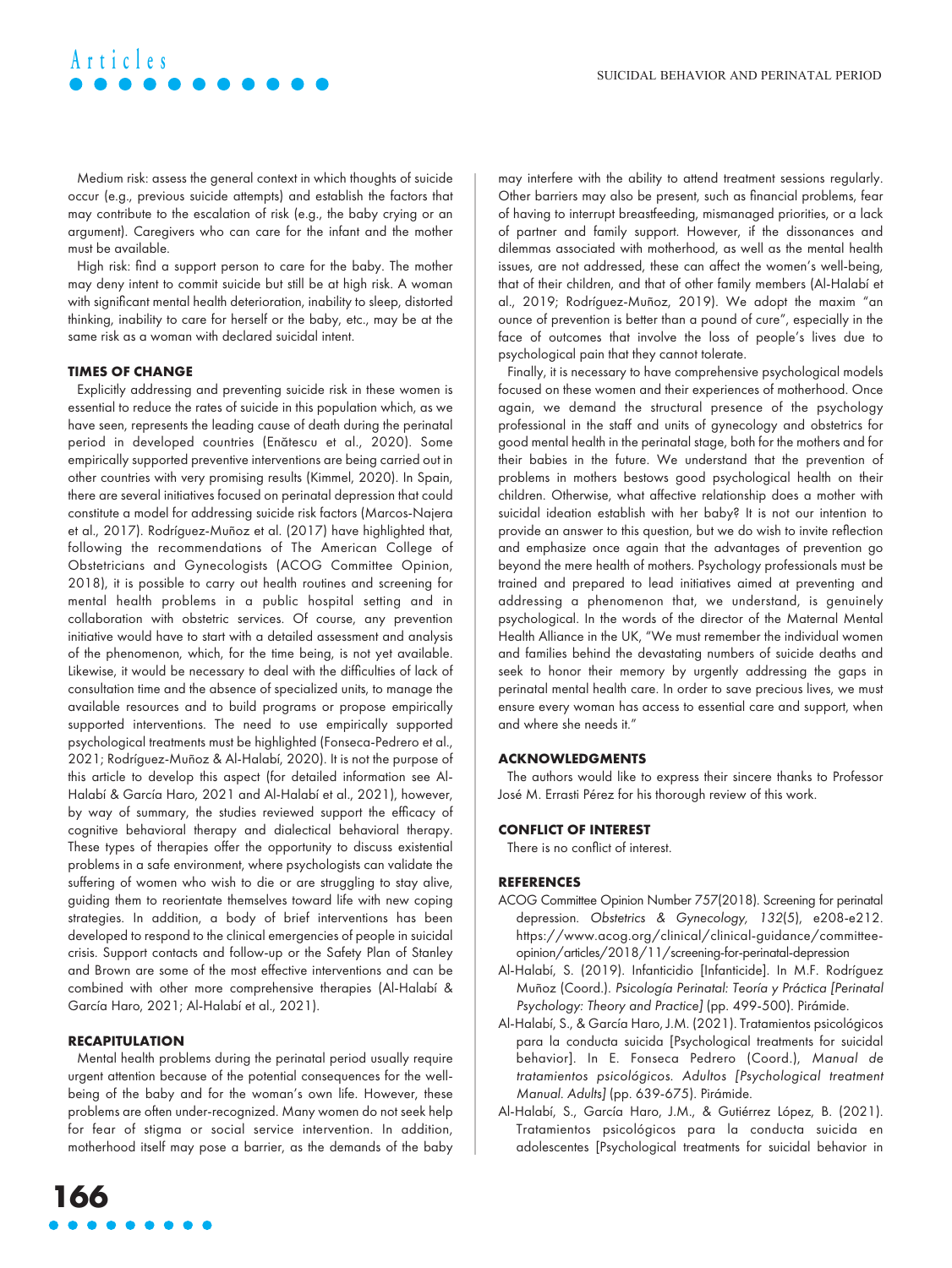adolescents]. In E. Fonseca Pedrero (Coord.), Manual de tratamientos psicológicos. Infancia y adolescencia [Psychological treatment Manual. Childhood and adolescence] (pp. 577-615). Pirámide.

- Al-Halabí, S., Mayoral, M., & Corcoran, P. (2019). Suicidio durante el embarazo y el posparto [Suicide during pregnancy and the postpartum period]. In M. F. Rodríguez Muñoz (Ed.), Psicología Perinatal: Teoría y Práctica [Perinatal Psychology: Theory and Practice] (pp. 259-272). Pirámide.
- Al-Halabí, S., Sáiz, P.A., Burón, P., Garrido, M., Benabarre, A., Jiménez, E., Cervilla, J., Navarrete, M.I., Díaz-Mesa, E.M., García-Álvarez, L., Muñiz, J., Posner, K., Oquendo, M.A., García-Portilla, M.P., & Bobes, J. (2016). Validation of a Spanish version of the Columbia-Suicide Severity Rating Scale (C-SSRS). Revista de Psiquiatría y Salud Mental [Journal of Psychiatry and Mental Health], 9, 134-142. [doi.org/10.1016/j.rpsm.2016.02.002](http://doi.org/10.1016/j.rpsm.2016.02.002)
- Austin, M.P, Highet, N., & the Expert Working Group (2017). Mental Health Care in the Perinatal Period: Australian Clinical Practice Guideline. Centre of Perinatal Excellence.
- Berman, A. L., & Silverman, M. M. (2017). How to Ask About Suicide? A Question in Need of an Empirical Answer. Crisis, 38(4), 213-216. [doi.org/10.1027/0227-5910/a000501](http://doi.org/10.1027/0227-5910/a000501)
- Chiles, J. A., Strosahl, K. D., & Roberts, L. W. (2019). Clinical manual for assessment and treatment of suicidal patients (2ª ed.). American Psychiatric Association.
- De Beurs, D., Bockting, C., Kerkhof, A., Scheepers, F., O'Connor, R. C., Penninx, B., & van de Leemput, I. (2020) A network perspective on suicidal behavior: understanding suicidality as a complex system. Suicide and Life-Threatening Behavior, 00, 1-12. [doi.org/10.1111/sltb.12676](http://doi.org/10.1111/sltb.12676)
- Enătescu, I., Craina, M., Gluhovschi, A., Giurgi-Oncu, C., Hogea, L., Nussbaum, L. A., & Enătescu, V. R. (2020). The role of personality dimensions and trait anxiety in increasing the likelihood of suicide ideation in women during the perinatal period. Journal of Psychosomatic Obstetrics and Gynecology, 1-11. [doi.org/10.1080/0167482X.2020.1734790](http://doi.org/10.1080/0167482X.2020.1734790)
- Esscher, A., Essén, B., Innala, E., Papadopoulos, F.C., Skalkidou, A., Sundström-Poromaa, I., & Högberg U. (2016). Suicides during pregnancy and 1 year postpartum in Sweden, 1980-2007. British Journal of Psychiatry, 208(5), 462-469. [doi.org/10.1192/bjp.bp.114.161711](http://doi.org/10.1192/bjp.bp.114.161711)
- Fisher, J. (2016). Perinatal psychiatric care needs of women who die by suicide. The Lancet. Psychiatry, 3(3), 191-192. doi: [10.1016/S2215-0366\(16\)00025-0](http://doi.org/10.1016/S2215-0366(16)00025-0)
- Fonseca Pedrero, E., Pérez-Álvarez, M., Al-Halabí, S., Inchausti, F., Muñiz, J., López-Navarro, E., Pérez de Albéniz, A., Lucas Molina, B., Debbané, M., Bobes-Bascarán, M. T., Gimeno-Peón, A., Prado-Abril, J., Fernández-Álvarez, J., Rodríguez-Testal, J. F., González Pando, D., Díez-Gómez, A., García Montes, J. M., García-Cerdán, L., Osma, J., Peris Baquero, Ó., … Marrero, R. J. (2021). Tratamientos psicológicos empíricamente apoyados para adultos: Una revisión selective [Evidence-Based Psychological Treatments for Adults: A Selective Review]. Psicothema, 33(2), 188-197. [doi.org/10.7334/psicothema2020.426](http://doi.org/10.7334/psicothema2020.426)
- Fonseca-Pedrero, E., Díez-Gómez, A., de la Barrera, U., Sebastian-Enesco, C., Ortuño-Sierra, J., Montoya-Castilla, I., Lucas-Molina,

B., Inchausti, F., & Pérez-Albéniz, A. (2020). Suicidal behaviour in adolescents: A network analysis. Revista de Psiquiatria y Salud Mental [Journal of Psychiatry and Mental Health]. [doi.org/10.1016/j.rpsm.2020.04.007](http://doi.org/10.1016/j.rpsm.2020.04.007) 

**Articles**

- García-Haro, J., García-Pascual, H., & González González, M. (2018). Un enfoque contextual-fenomenológico sobre el suicidio [A contextual-phenomenological approach to suicide]. Revista de la Asociación Española de Neuropsiquiatría, 38, 381-400.
- García-Haro, J. M., García-Pascual, H., González González, M., Barrio-Martínez, S., & García-Pascual, R. (2020). Suicidio y trastorno mental: una crítica necesaria [Suicide and mental disorder: a necessary critique.]. Papeles del Psicólogo, 41, 35-42. [doi.org/10.23923/pap.psicol2020.2919](http://doi.org/10.23923/pap.psicol2020.2919)
- Gavin, A. R., Tabb, K. M., Melville, J. L., Guo, Y., & Katon, W. (2011). Prevalence and correlates of suicidal ideation during pregnancy. Archives of Women's Mental Health, 14(3), 239-246. [doi.org/10.1007/s00737-011-0207-5](http://doi.org/10.1007/s00737-011-0207-5)
- Gelaye, B., Addae, G., Neway, B., Larrabure-Torrealva, G.T., Qiu, C., Stoner, L., Luque Fernandez, M.A., Sanchez, S.E., & Williams, M.A. (2017). Poor sleep quality, antepartum depression and suicidal ideation among pregnant women. Journal of Affective Disorders, 209, 195-200. [doi.org/10.1016/j.jad.2016.11.020](http://doi.org/10.1016/j.jad.2016.11.020)
- Gelaye, B., Kajeepeta, S., & Williams, M.A. (2016). Suicidal Ideation in Pregnancy: An Epidemiologic Review. Archives of Women's Mental Health, 19, 741-751.
- Gressier, F., Guillard, V., Cazas, O., Falissard, B., Glangeaud-Freudenthal, N. M., & Sutter-Dallay, A. L. (2017). Risk factors for suicide attempt in pregnancy and the post-partum period in women with serious mental illnesses. Journal of Psychiatry Research, 84, 284-291.
- Howard, L.M., Flach, C., Mehay, A., Sharp. D., & Tylee, A. (2011). The prevalence of suicidal ideation identified by the Edinburgh Postnatal Depression Scale in postpartum women in primary care: findings from the RESPOND trial. BMC Pregnancy Childbirth, 11, 57. [doi.org/10.1186/1471-2393-11-57](http://doi.org/10.1186/1471-2393-11-57)
- Khalifeh, H., Hunt, I.M., Appleby, L., & Howard, L.M. (2016). Suicide in perinatal and non-perinatal women in contact with psychiatric services: 15 year findings from a UK national inquiry. The Lancet. Psychiatry, 3, 233-242. [doi.org/10.1016/S2215-](http://doi.org/10.1016/S2215-0366(16)00003-1) [0366\(16\)00003-1](http://doi.org/10.1016/S2215-0366(16)00003-1)
- Knight, M., Bunch, K., Tuffnell, D., Shakespeare, J., Kotnis, R., Kenyon, S., & Kurinczuk, J.J. (Eds.). (2019). Saving Lives, Improving Mothers' Care - Lessons learned to inform maternity care from the UK and Ireland Confidential Enquiries into Maternal Deaths and Morbidity 2015-17. National Perinatal Epidemiology Unit, University of Oxford.
- Hill, N., Robinson, J., Pirkis, J., Andriessen, K., Krysinska, K., Payne, A., Boland, A., Clarke, A., Milner, A., Witt, K., Krohn, S., & Lampit, A. (2020). Association of suicidal behavior with exposure to suicide and suicide attempt: A systematic review and multilevel metaanalysis. PLoS Medicine, 17(3), e1003074. [doi.org/10.1371/journal.pmed.1003074](http://doi.org/10.1371/journal.pmed.1003074)
- Kimmel, M. (2020). Maternal mental health matters. North Carolina Medical Journal, 81, 45-50.
- Labouliere, C. D., Vasan, P., Kramer, A., Brown, G., Green, K., Rahman, M., Kammer, J., Finnerty, M., & Stanley, B. (2018). "Zero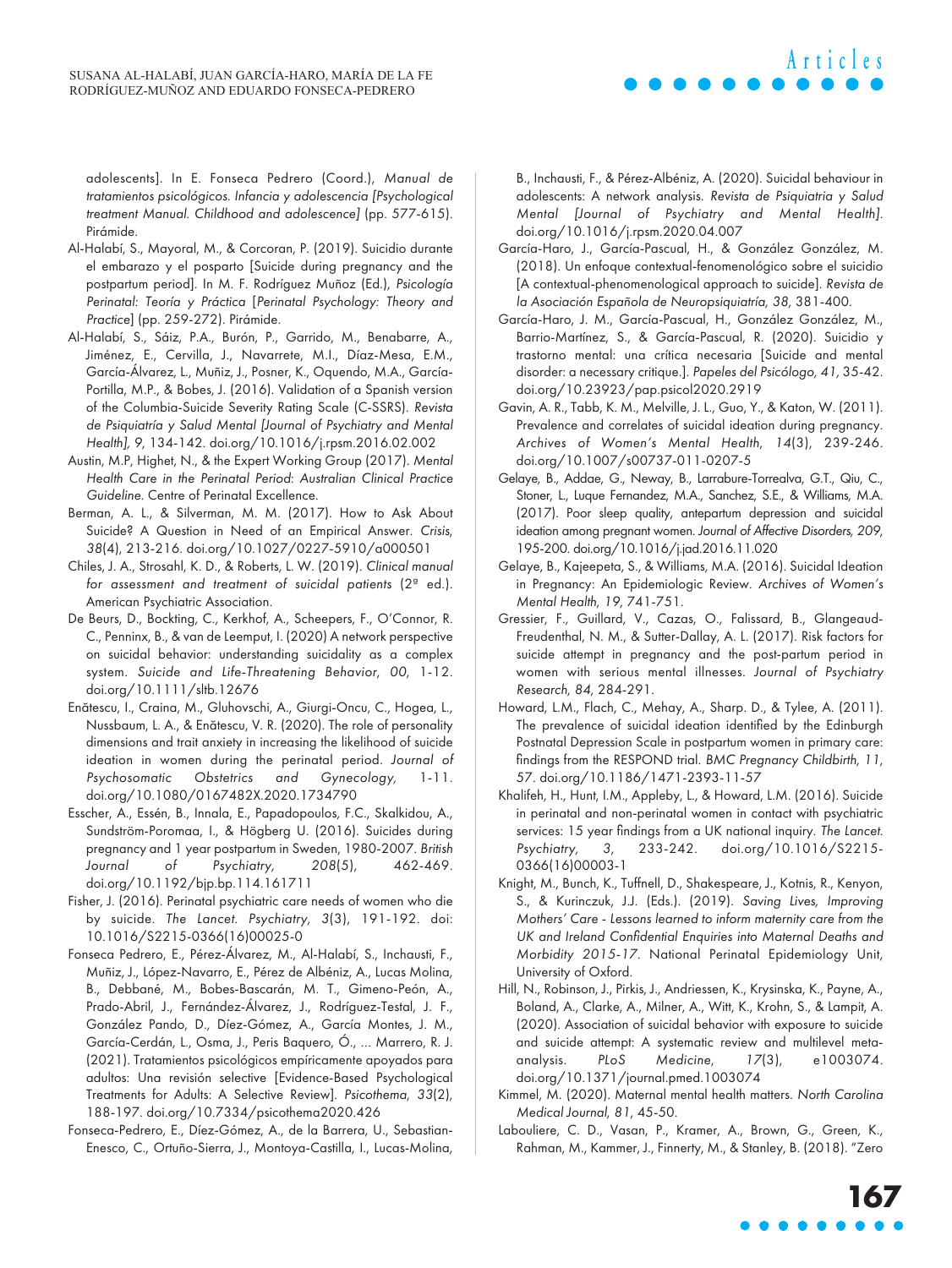# Suicide" - A model for reducing suicide in United States behavioral

healthcare. Suicidology, 23(1), 22-30.

**Articles**

- Leather, J. Z., O'Connor, R. C., Quinlivan, L., Kapur, N., Campbell, S., & Armitage, C. J. (2020). Healthcare professionals' implementation of national guidelines with patients who self-harm. Journal of Psychiatric Research, 130, 405-411. [doi.org/10.1016/j.jpsychires.2020.08.031](http://doi.org/10.1016/j.jpsychires.2020.08.031)
- Lega, I., Maraschini, A., D'Aloja, P., Andreozzi, S., Spettoli, D., Giangreco, M., Vichi, M., Loghi, M., Donati, S., & Regional maternal mortality working group (2020). Maternal suicide in Italy. Archives of Women's Mental Health, 23(2), 199-206. [doi.org/10.1007/s00737-019-00977-1](http://doi.org/10.1007/s00737-019-00977-1)
- Lindahl, V., Pearson, J. L., & Colpe, L. (2005). Prevalence of suicidality during pregnancy and the postpartum. Archives of Women's Mental Health, 8(2), 77-87. [doi.org/10.1007/s00737-005-](http://doi.org/10.1007/s00737-005-0080-1) [0080-1](http://doi.org/10.1007/s00737-005-0080-1)
- Lysell, H., Dahlin, M., Viktorin, A., Ljungberg, E., D'Onofrio, B. M., Dickman, P., & Runeson, B. (2018). Maternal suicide - Register based study of all suicides occurring after delivery in Sweden 1974-2009. PLoS One, 13, e0190133.
- Marcos-Nájera, R. Rodríguez Muñoz, M.F., Olivares, M.E., & Soto Balbuena C. (2017). Depresión perinatal: rentabilidad y expectativas de la intervención preventiva [Perinatal depression: cost-effectiveness and expectations of preventive intervention]. Clínica y Salud, 28, 49-52.
- Martini, J., Bauer, M., Lewitzka, U., Voss, C., Pfennig, A., Ritter, D., & Wittchen, H. U. (2019). Predictors and outcomes of suicidal ideation during peripartum period. Journal of Affective Disorders, 257, 518-526.
- Muñiz, J., Hernández, A., & Fernández-Hermida, J.R (2020). Utilización de los test en España: El punto de vista de los psicólogos [Test use in Spain: the psychologists' viewpoint]. Papeles del Psicólogo, 41(1), 1- 15. doi: [10.23923/pap.psicol2020.2921](http://doi.org/10.23923/pap.psicol2020.2921)
- NICE, National Institute for Health and Care Excellence (2020). Antenatal and postnatal mental health: clinical management and service guidance (CG192).<https://www.nice.org.uk/guidance/cg192>
- Nock, M. K., Hwang, I., Sampson, N., Kessler, R. C., Angermeyer, M., Beautrais, A., Borges, G., Bromet, E., Bruffaerts, R., de Girolamo, G., de Graaf, R., Florescu, S., Gureje, O., Haro, J. M., Hu, C., Huang, Y., Karam, E. G., Kawakami, N., Kovess, V., Levinson, D., … Williams, D. R. (2009). Cross-national analysis of the associations among mental disorders and suicidal behavior: findings from the WHO World Mental Health Surveys. PLoS Medicine, 6(8), e1000123. [doi.org/10.1371/journal.pmed.1000123](http://doi.org/10.1371/journal.pmed.1000123)
- Oates, M. (2003). Suicide: the leading cause of maternal death. British Journal of Psychiatry, 183(4), 279-281. [doi.org/10.1192/bjp.183.4.279](http://doi.org/10.1192/bjp.183.4.279)
- Onah, M. N., Field, S., Bantjes, J., & Honikman, S. (2017). Perinatal suicidal ideation and behaviour: psychiatry and adversity. Archives of Women's Mental Health, 20(2), 321-331. [doi.org/10.1007/s00737-016-0706-5](http://doi.org/10.1007/s00737-016-0706-5)
- Orsolini, L., Valchera, A., Vecchiotti, R., Tomasetti, C., Iasevoli, F., Fornaro, M., De Berardis, D., Perna, G., Pompili, M., & Bellantuono, C. (2016). Suicide during Perinatal Period: Epidemiology, Risk Factors, and Clinical Correlates. Frontiers in Psychiatry, 7, 138. [doi.org/10.3389/fpsyt.2016.00138](http://doi.org/10.3389/fpsyt.2016.00138)
- Paricio del Castillo, R., & Polo Usaola, P. (2020). Maternidad e identidad materna: deconstrucción terapéutica de narrativas [Maternity and maternal identity: therapeutic deconstruction of narratives]. Revista de la Asociación Española de Neuropsiquiatría, 40(138), 33-54.
- Pérez-Álvarez, M. (2019). La psicoterapia como ciencia humana, más que tecnológica [Psychotherapy as a human science, more than technological one]. Papeles del Psicólogo, 40(1), 1-14. [doi.org/10.23923/pap.psicol2019.2877](http://doi.org/10.23923/pap.psicol2019.2877)
- Rodríguez-Muñoz, M.F., & Al-Halabí, S. (2020). A Pathway to Excellence. Clínica y Salud, 31, 125-126. [doi.org/10.5093/clysa2020a31](http://doi.org/10.5093/clysa2020a31)
- Rodríguez-Muñoz, M. (2019). Psicología Perinatal: Teoría y Práctica [Perinatal Psychology: Theory and Practice]. Pirámide.
- Rodríguez-Muñoz, M., Le, H. N., de la Cruz, I. V., Crespo, M., & Méndez, N. I. (2017). Feasibility of screening and prevalence of prenatal depression in an obstetric setting in Spain. European Journal of Obstetrics, Gynecology, and Reproductive Biology, 215, 101-105. [doi.org/10.1016/j.ejogrb.2017.06.009](http://doi.org/10.1016/j.ejogrb.2017.06.009)
- Rodríguez-Muñoz, M.F., Soto-Balbuena, C., Olivares Crespo, M. E., Marcos-Nájera, R., & Al-Halabí, S. (2021). Tratamientos psicológicos para los trastornos mentales o del comportamiento asociados con el embarazo, el parto o el puerperio [Psychological treatments for mental or behavioral disorders associated with pregnancy, childbirth, or puerperium]. In E. Fonseca Pedrero (Coord.), Manual de tratamientos psicológicos. Adultos [Psychological treatment Manual. Adults] (pp. 607-639). Pirámide.

Rendueles, G. (2018). Suicidio(s) [Suicide(s)]. Grupo 5 [Group 5].

- Silverman, M. M. (2006). The language of suicidology. Suicide and Life-Threatening Behavior, 36(5), 519-532.
- Silverman, M. M. (2016). Challenges to defining and classifying suicide and suicidal behaviours. In R. O'Connor & J. Pirkis (Eds.), International Handbook of Suicide Prevention (2nd ed.) (pp. 11- 35). Wiley Blackwell.
- Silverman, M. M., & Berman, A. L. (2014). Suicide risk assessment and risk formulation Part I: A focus on suicide ideation in assessing suicide risk. Suicide and Life-Threatening Behavior, 44(4), 420- 431.
- Silverman, M. M., & DeLeo, D. D. (2016). Why there is a need for an international nomenclature and classification system for suicide. Crisis, 37(2), 83-87.
- Stanley, B., & Brown, G.K. (2012). Safety Planning Intervention: A Brief Intervention to Mitigate Suicide Risk. Cognitive and Behavioral Practice, 19(2), 256-264. [doi.org/10.1016/j.cbpra.2011.01.001](http://doi.org/10.1016/j.cbpra.2011.01.001)
- Stanley, B., Labouliere, C. D., Brown, G. K., Green, K. L., Galfalvy, H. C., Finnerty, M. T., Vasan, P., Cummings, A. K., Wainberg, M., Carruthers, J. W., & Dixon, L. B. (2020). Zero suicide implementationeffectiveness trial study protocol in outpatient behavioral health using the A-I-M suicide prevention model. Contemporary Clinical Trials, 100, 106224. [doi.org/10.1016/j.cct.2020.106224](http://doi.org/10.1016/j.cct.2020.106224)
- Turecki, G., & Brent D.A. (2016). Suicide and suicidal behaviour. Lancet, 387, 1227-12239.
- Turecki, G., Brent, D.A., Gunnell, D., O'Connor, R. C., Oquendo, M. A., Pirkis, J., & Stanley, B.H. (2019). Suicide and suicide risk. Nature Reviews Disease Primers, 5, 74.
- van Mens, K., de Schepper, C., Wijnen, B., Koldijk, S. J., Schnack, H., de